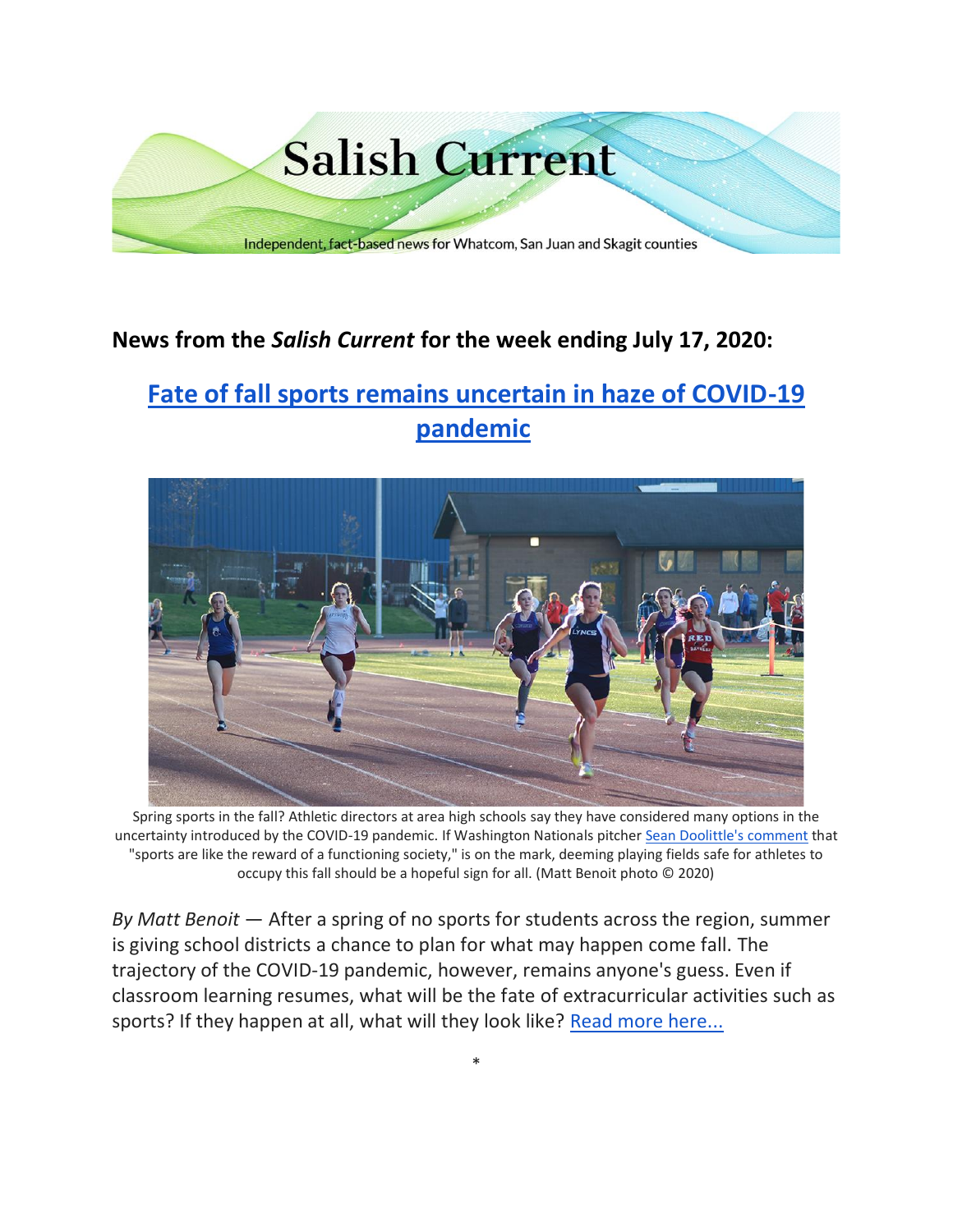# [Ballots in the mail July 15, primary vote Aug. 4](https://salish-current.org/2020/07/17/ballots-in-the-mail-july-15-primary-vote-aug-4/)



Skagit County League of Women Voters moderator Wende Sanderson (upper left) interviews District 1 and District 2 county commission candidates in advance of the state primary election.

*By Mike Sato* — The primary election clock today started its three-week countdown to primary election day, Aug. 4. Washington voters are able to stay safe by voting by mail during COVID-19 times, as always, so there should be no excuse for not exercising one's most powerful citizen's right: voting. [Read more here...](https://salish-current.org/2020/07/17/ballots-in-the-mail-july-15-primary-vote-aug-4/)

\* *Salish Current affirms its commitment to work for truth, justice, equality and healing for all people. #SayTheirNames #BlackLivesMatter #NoJusticeNoPeace*

\* \* \*

# **News from around the region ...**

#### **Health & Safety**

- Prime Minister Justin Trudeau confirmed that Canadian and U.S. officials have agreed to keep the border between the two countries closed to non-essential travel until August 21. [\(CTV News\)](https://www.ctvnews.ca/politics/pm-trudeau-confirms-canada-u-s-border-closure-extending-to-aug-21-1.5027167)
- •Nearly 800 people took advantage of a two-day, free COVID-19 testing pilot program in Bellingham last weekend, with fewer than 1% having positive test results. The pilot will again be offered at the Civic Field Complex this weekend July 17 and 18. [\(Whatcom Co. Health Dept./Whatcom Talk\)](https://www.whatcomtalk.com/2020/07/14/weekend-pilot-drive-through-testing-site-recap/)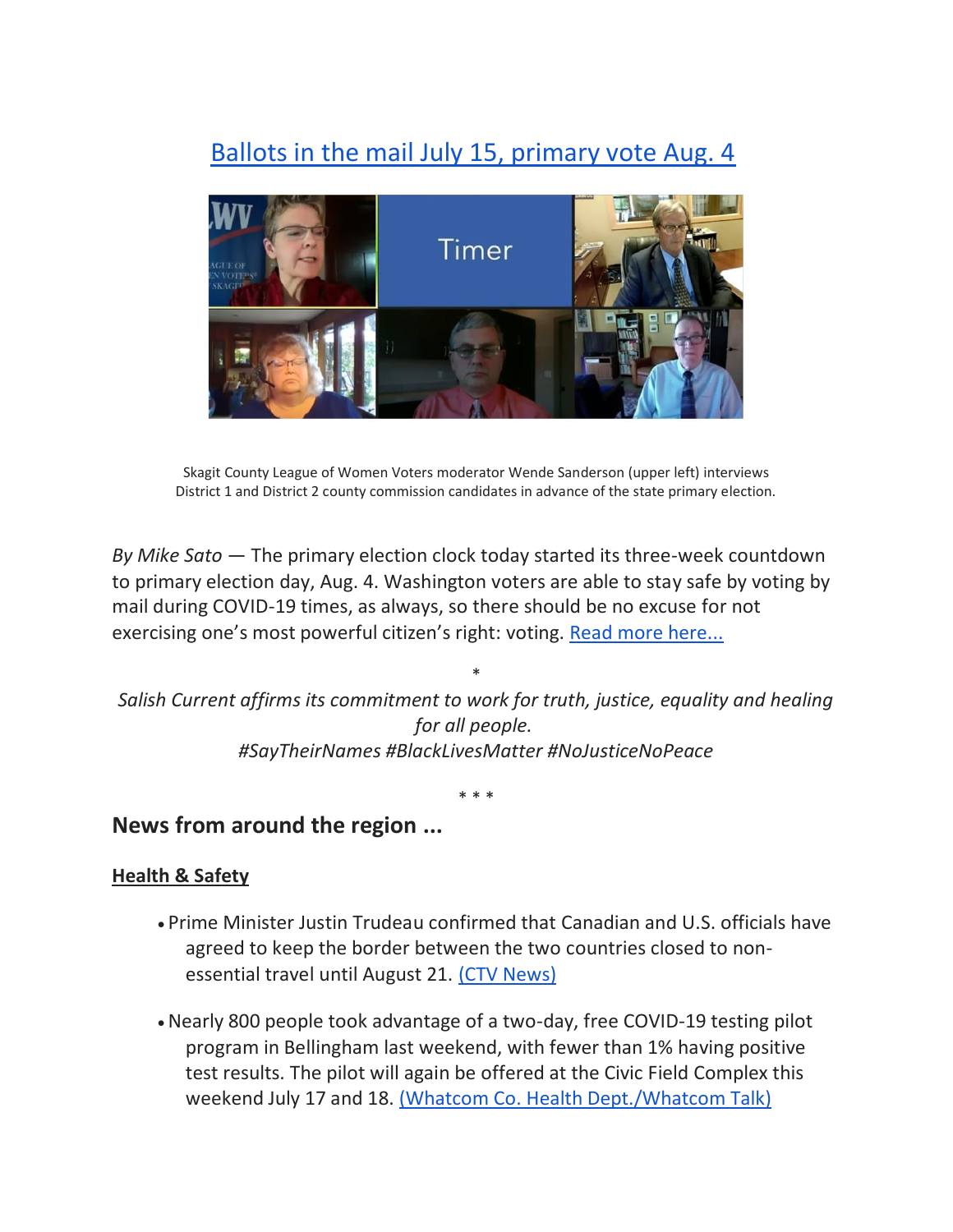• The San Juan County Board of Health recommended that the county withdraw its application for Phase 3 but the county commissioners delayed final action until next Tuesday until more information was received from the state. [\(Orcas Issues\)](https://orcasissues.com/county-council-delays-decision-on-withdrawing-phase-3-application/)

#### **Education**

- Western Washington University reports a \$25 million loss of funding due to housing refunds and expected decreased state funding, with unknowns looming for fall enrollment. [\(Western Front\)](https://www.westernfrontonline.com/2020/07/13/western-suffers-11-million-loss-due-to-remote-quarter)
- Budget cuts are coming down on all three Skagit Valley Community College campuses as a result of a \$4.8 million budget shortfall. [\(Skagit Valley](https://www.goskagit.com/news/cuts-to-touch-every-aspect-of-skagit-valley-college/article_e2bc7f42-8c23-5ebc-aa8e-3fb9e39f4fcc.html)  [Herald/paywall\)](https://www.goskagit.com/news/cuts-to-touch-every-aspect-of-skagit-valley-college/article_e2bc7f42-8c23-5ebc-aa8e-3fb9e39f4fcc.html)
- In response to requests to remove police from schools, the Bellingham School District will discontinue having police, EMTs and firefighters eating lunch with students but will retain its district police resource officer. (Bellingham [Herald\)](https://www.bellinghamherald.com/news/local/article244288307.html)
- Lynden Christian schools are planning a September 1 full opening of in-person classes. [\(Lynden Tribune/paywall\)](https://www.lyndentribune.com/news/lcs-finding-ways-to-start-sept-1-all-on-campus-safely/article_27e624ba-c629-11ea-aa63-1362b219b781.html)
- Students in the upcoming school year in Blaine will follow a hybrid plan that splits students into two groups that switch between in-person and remote classes on a weekly basis. [\(The Northern Light\)](https://www.thenorthernlight.com/stories/blaine-school-district-plans-for-hybrid-schedule-in-the-fall,11013?)
- The Whatcom Coalition for Environmental Education, comprised of more than a dozen area nonprofits, businesses, agencies, and tribal institutions, works together to identify areas for increased collaboration and coordination among their organizations and with schools and to help the community reenvision learning, child care, and peer-to-peer connection. [\(Wild](https://www.whatcomtalk.com/2020/07/10/opening-doors-to-outdoor-learning/)  [Whatcom/Whatcom Talk](https://www.whatcomtalk.com/2020/07/10/opening-doors-to-outdoor-learning/)

# **Government**

• Child care providers and small businesses in Whatcom County impacted by COVID-19 can apply for "Whatcom ReStart" grants from a pool of \$2.6 million in Coronavirus Aid, Relief, and Economic Security Act (CARES) funds,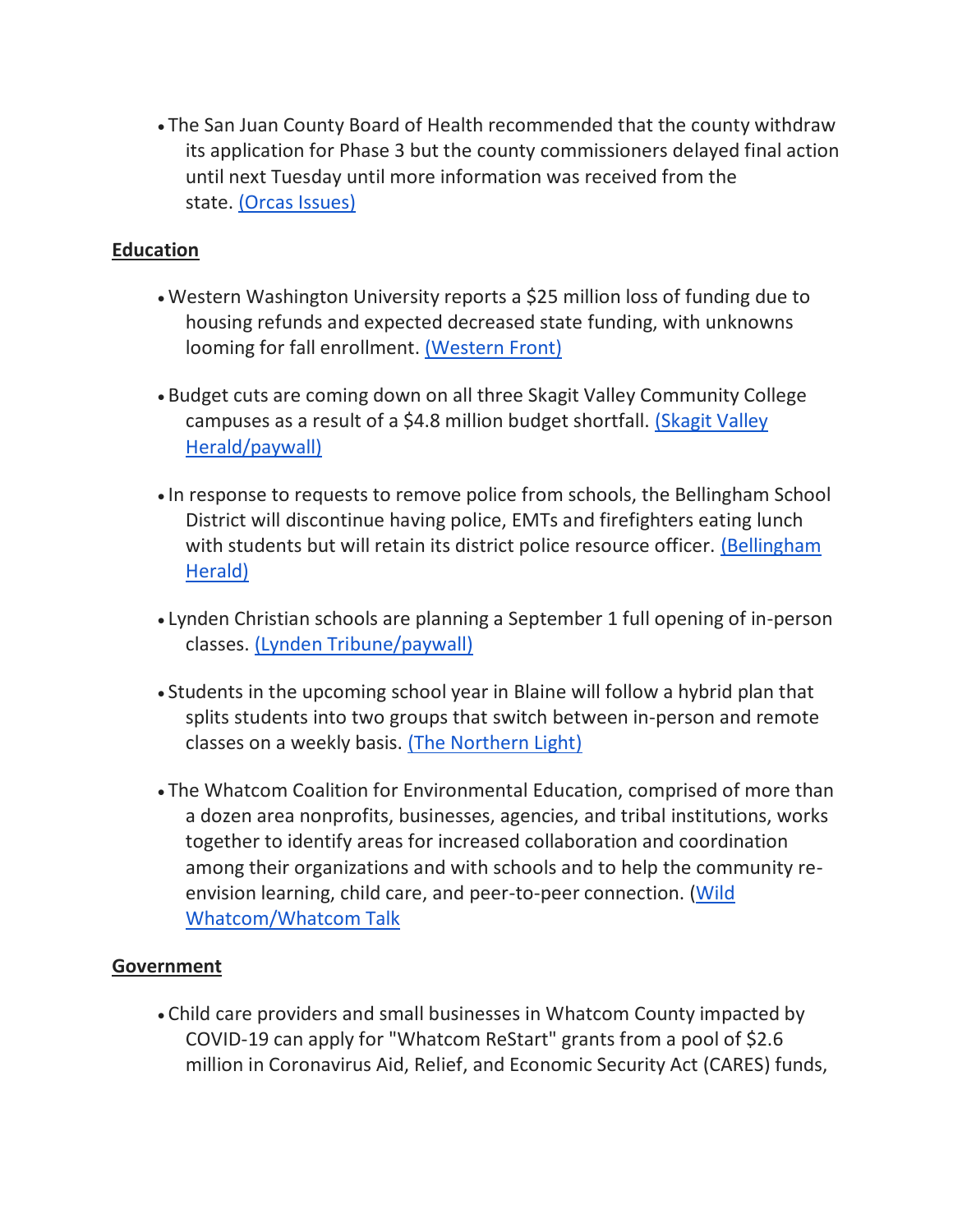with an additional \$800,000 available for child care providers. (My Ferndale [News\)](https://myferndalenews.com/childcare-providers-and-small-businesses-can-apply-for-local-grants-to-offset-covid-19-financial-impacts_105159/)

• Whatcom County Prosecuting Attorney Eric Richey, a representative to the Governor's policing task force, will hold several meetings with small groups that include people who identify as Black or African American, Native American, Latinx and Chicanx, LGBTQIA2-plus and people who are deaf and hard of hearing, homeless, farmworkers and undocumented. [\(Bellingham](https://www.bellinghamherald.com/news/local/article244130307.html)  [Herald\)](https://www.bellinghamherald.com/news/local/article244130307.html)

# • City of Bellingham

- o The City Council approved a budget amendment to allocate \$500,000 to businesses in Bellingham's commercial core, \$200,000 for child care businesses and \$200,000 to address food security from CARES Act funds. The Council earlier allocated \$500,000 for the refurbished Drop-In Center.
- $\circ$  The Bellingham City Council will discuss on July 20 a resolution adopting the [Lake Whatcom Management Program 2020-2024](https://meetings.cob.org/Documents/ViewDocument/Agenda%20Bill%2022586.pdf?meetingId=2260&documentType=Agenda&itemId=15123&publishId=16582&isSection=false)  [Work Plan.](https://meetings.cob.org/Documents/ViewDocument/Agenda%20Bill%2022586.pdf?meetingId=2260&documentType=Agenda&itemId=15123&publishId=16582&isSection=false) The plan was adopted by the Whatcom County Council on July 7.
- $\circ$  The city council will meet on July 20 at 2 pm and 7 pm. To participate in City of Bellingham Council meetings, [click here.](https://meetings.cob.org/Meetings/ViewMeeting?id=2266&doctype=1)

# • Whatcom County

- $\circ$  On July 21, the Whatcom County Council will hold public hearings on two resolutions to authorize private negotiations for 20-year leases for cell towers on Lookout Mountain. One hearing concerns a renewal of an expiring lease to [Verizon Wireless for an existing](https://whatcom.legistar.com/View.ashx?M=F&ID=8643667&GUID=7F09E16F-7C81-481D-8D69-F397BEA3E6B8)  [tower;](https://whatcom.legistar.com/View.ashx?M=F&ID=8643667&GUID=7F09E16F-7C81-481D-8D69-F397BEA3E6B8) the second hearing concerns a new lease for a tower to [PI](https://whatcom.legistar.com/View.ashx?M=F&ID=8643672&GUID=1AA4D645-66B3-4415-B907-F9A5F26C0335)  [Tower Development LLC.](https://whatcom.legistar.com/View.ashx?M=F&ID=8643672&GUID=1AA4D645-66B3-4415-B907-F9A5F26C0335)
- $\circ$  The County Council on July 21 will discuss a resolution adopting the [Lake Whatcom Water and Sewer District Comprehensive Sewer](https://whatcom.legistar.com/LegislationDetail.aspx?ID=4592905&GUID=261B4A39-FE1B-4C59-8B07-08C4B85691D0)  [Plan 2020 Update](https://whatcom.legistar.com/LegislationDetail.aspx?ID=4592905&GUID=261B4A39-FE1B-4C59-8B07-08C4B85691D0) subject to sewer service provided is consistent with densities allowed in the Whatcom County Zoning Code and that providing sewer to land outside the Urban Growth Area shall not serve as the basis for rezoning properties.
- $\circ$  The Whatcom County Council meeting meets on July 21 at 6 pm. To participate, [click here.](http://www.whatcomcounty.us/3415/Participate-in-Virtual-Council-Meetings)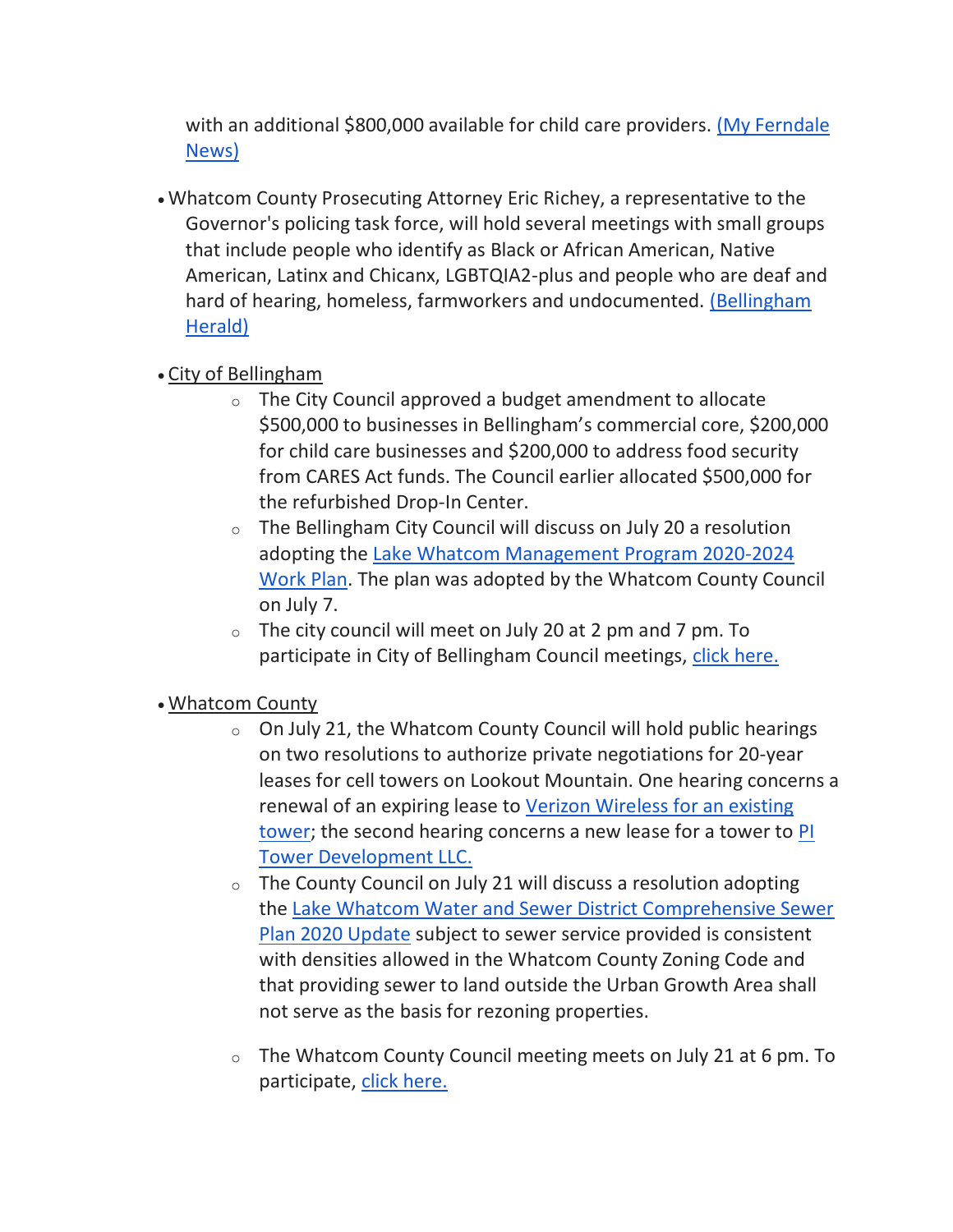# • Port of Bellingham

- o Port of Bellingham commissioners will hold a [special budget](https://www.portofbellingham.com/AgendaCenter/ViewFile/Agenda/_07232020-446)  [retreat](https://www.portofbellingham.com/AgendaCenter/ViewFile/Agenda/_07232020-446) on July 23 beginning at 9 AM to discuss the Port's 2021 strategic budget.
- $\circ$  To participate in this Port of Bellingham commission meeting, go to: Zoom.com Webpage/App Meeting ID #942 9218 7233

# **Nature**

• Sixteen miles of spawning and rearing habitat for salmon will be restored when a small diversion dam on the Middle Fork of the Nooksack River southeast of Deming is removed in September. [\(Bellingham Herald\)](https://www.bellinghamherald.com/news/local/article244071792.html)

# **Business**

- With a 4-3 vote, the Burlington City Council approved a 0.1% business and occupation tax on the city's 138 retail businesses having revenues exceeding \$1 million a year, bringing in an estimated \$750,000 a year. [\(Skagit Valley](https://www.goskagit.com/news/local_news/burlington-council-passes-new-tax-on-high-earning-businesses/article_047cb48b-5491-5011-87bb-2a9ee9bf476c.html)  [Herald/paywall\)](https://www.goskagit.com/news/local_news/burlington-council-passes-new-tax-on-high-earning-businesses/article_047cb48b-5491-5011-87bb-2a9ee9bf476c.html)
- Here's how the federal Small Business Administration Paycheck Protection Program's millions were distributed in Whatcom County. [\(The Northern](https://www.thenorthernlight.com/stories/sba-releases-payroll-protection-program-loan-details,10942?)  [Light\)](https://www.thenorthernlight.com/stories/sba-releases-payroll-protection-program-loan-details,10942?)
- San Juan County's Economic Development Council finds that the federal Paycheck Protection Program saved 1,949 jobs in the county. (San Juan [Update\)](https://sanjuanupdate.com/2020/07/edc-analysis-of-ppp-loan-data-for-san-juan-county-businesses/)
- The Paycheck Protection Program went to 1,800 Skagit County businesses and nonprofits and helped retain 12,355 county jobs. [\(Skagit Valley](https://www.goskagit.com/coronavirus/federal-loans-went-to-1-800-skagit-businesses-retained-12-355-jobs/article_c9d7d24e-06b3-558b-b169-5ecfcdabe3e3.html)  [Herald/paywall\)](https://www.goskagit.com/coronavirus/federal-loans-went-to-1-800-skagit-businesses-retained-12-355-jobs/article_c9d7d24e-06b3-558b-b169-5ecfcdabe3e3.html)
- All American Marine Inc. launched the *ORCA II,* the second of two 78'x 27′ aluminum catamarans for Great Western Attractions recently. The passenger excursion vessels will operate in Puget Sound. [\(WorkBoat\)](https://www.workboat.com/news/shipbuilding/all-american-launches-first-of-two-78-catamarans-for-puget-sound-copy/)
- Dead zones and poor, inconsistent Internet service plague Whatcom County households and businesses during COVID-19. [\(Western Front\)](https://www.westernfrontonline.com/2020/07/09/whatcom-county-combats-unreliable-internet-during-covid-19/)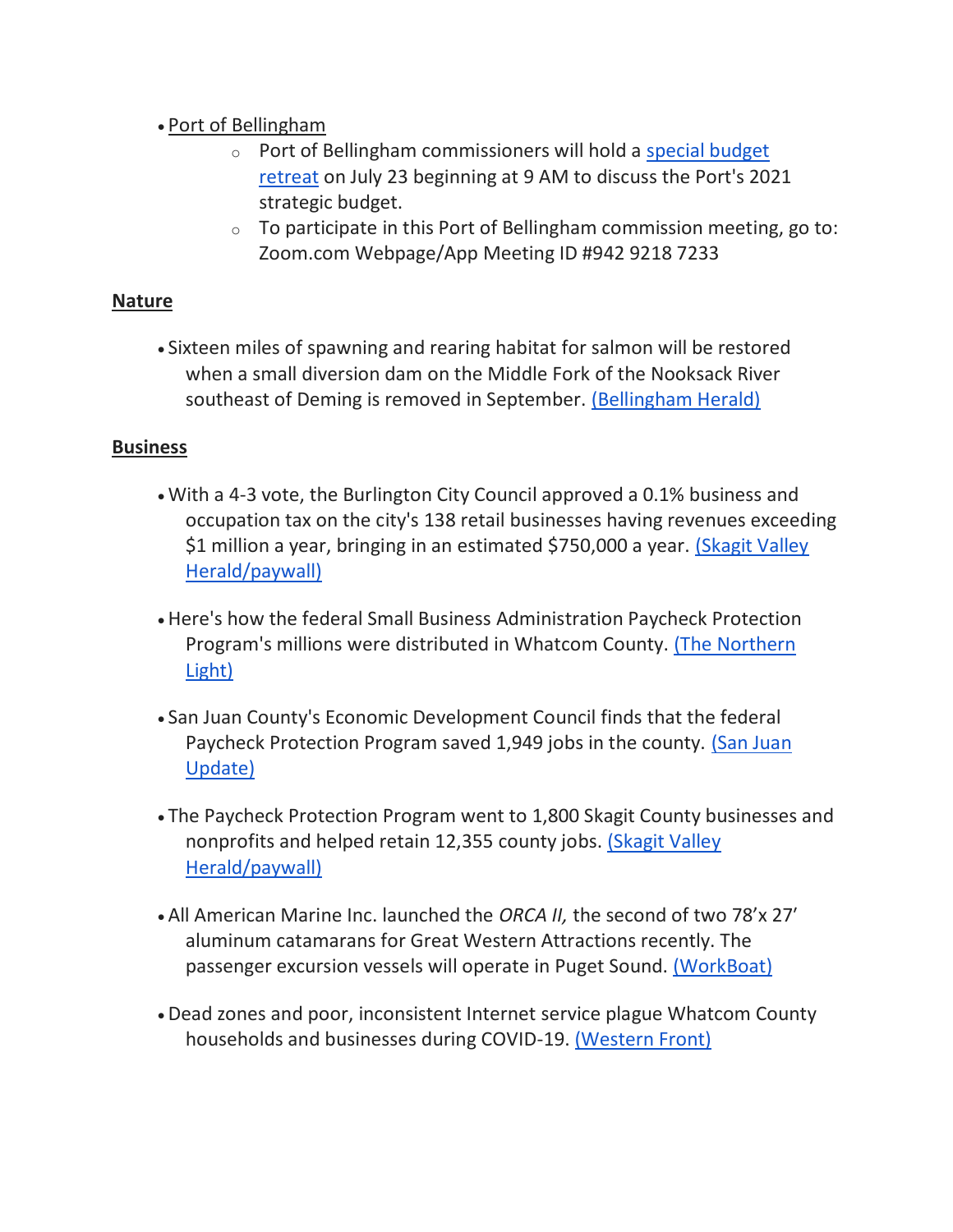- A new mural was completed on the side of a Ferndale building painted by Matt French who, in the '90s was arrested by the Ferndale police and spent jail time and paid for damages. [\(My Ferndale News\)](https://myferndalenews.com/new-mural-goes-up-on-downtown-building_104974/)
- Commercial fishing  $-$  from the people catching the fish, the people processing the fish and the people buying the fish — are all affected this season by COVID-19. [\(Western Front\)](https://www.westernfrontonline.com/2020/07/10/commercial-fishing-industry-braces-for-strange-season/)
- Blaine's City Council gave preliminary plat approval to East Maple Ridge LLC, which proposed developing a mix of 353 single-family, cottage and multifamily housing units on an 88.45-acre forested area in east Blaine. The project also includes a neighborhood commercial center consisting of 24,000 square feet of commercial space, a park site, a playground and open space. [\(The Northern Light\)](https://www.thenorthernlight.com/stories/city-council-approves-preliminary-plat-for-353-dwellings-in-east-blaine,10944?)

# **Community**

- Base Camp, the newly-relocated emergency shelter for the homeless opens today in downtown Bellingham. [\(Bellingham Herald\)](https://www.bellinghamherald.com/news/coronavirus/article244285667.html) See also: Former Public Market on fast track for refit as emergency shelter [\(Salish Current\)](https://salish-current.org/2020/07/09/former-public-market-on-fast-track-for-refit-as-emergency-shelter/)
- Lopez islanders elevated Black voices by placing signs along Fisherman Bay Road with the names of victims of police brutality and white supremacy. The signs were vandalized but the islanders put them back up. [\(Islands Sounder\)](https://www.islandssounder.com/news/lopez-island-signs-memorialize-lives-lost/)
- •Orcas Island Health Care District commissioners have decided to focus discussion exclusively with Island Hospital about its proposal to administer an Orcas Island Health Care District. [\(Orcas Issues\)](https://orcasissues.com/health-district-field-of-proposers-narrowed-to-one-candidate/)
- •Olivia Snell was hired Monday as chief of the Guemes Island Fire Department, the first woman to serve as chief in the department's history. She succeeds Gerry Francis, who retired. [\(Anacortes American/paywall\)](https://www.goskagit.com/anacortes/news/snell-is-first-female-fire-chief-in-guemes-island-fire-department-history/article_48479e3e-c6a9-11ea-b343-7fce79924a83.html)
- Profile of San Juan Island scientist and techno-guru Mark Anderson who cofounded The Whale Museum, founded Orca Relief Citizen Alliance and founded Strategic News Service and Future in Review. [\(San Juan Islander\)](https://sanjuanislander.com/news-articles/people/31396/an-influential-islander-mark-anderson)

*Like this newsletter? Share it. And it's easy to subscribe by reply mail. Your email address will never be shared-- and you can unsubscribe at any time. Mike Sato.*